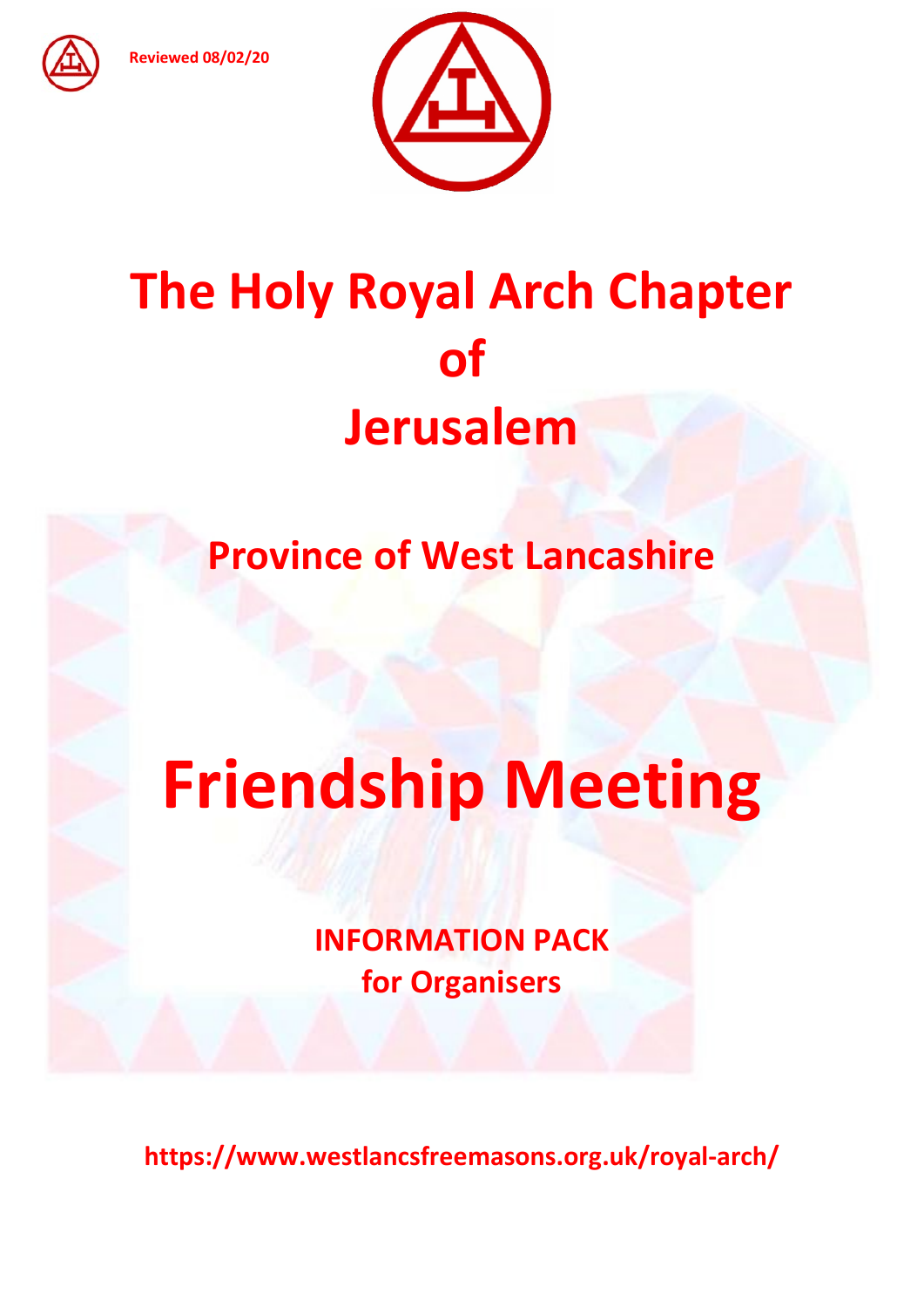Brethren and Companions,

This Friendship Meeting Pack has been designed to help you, together with other measures now in place, forming part of a co-ordinated strategy throughout the Province of West Lancashire, to promote the Royal Arch.

This particular initiative can be used in Craft lodges to introduce nonmembers to the delights of the Royal Arch or in a Chapter to help members "Get Their Head Around the Royal Arch" but not exclusively. It has been compiled for a varied audience and by a variety of speakers. The presentation can be modified to suit both the speaker and audience.

The success of any venture is only a reflection of the commitment and enthusiasm of all the Brethren and Companions involved. Once you have made a decision to hold a Friendship Meeting, members, including your local RA Lead should give their support by inviting Companions from their Chapters and Master Masons from their Craft Lodges.

If a decision to hold a meeting is made and sufficient notice given, then you can expect strong support from the local Assistant to the Provincial Grand Principals and other Senior Officers including our Deputy Grand Superintendent.

We will be happy to support your endeavours.

Signed

Rowling

APGP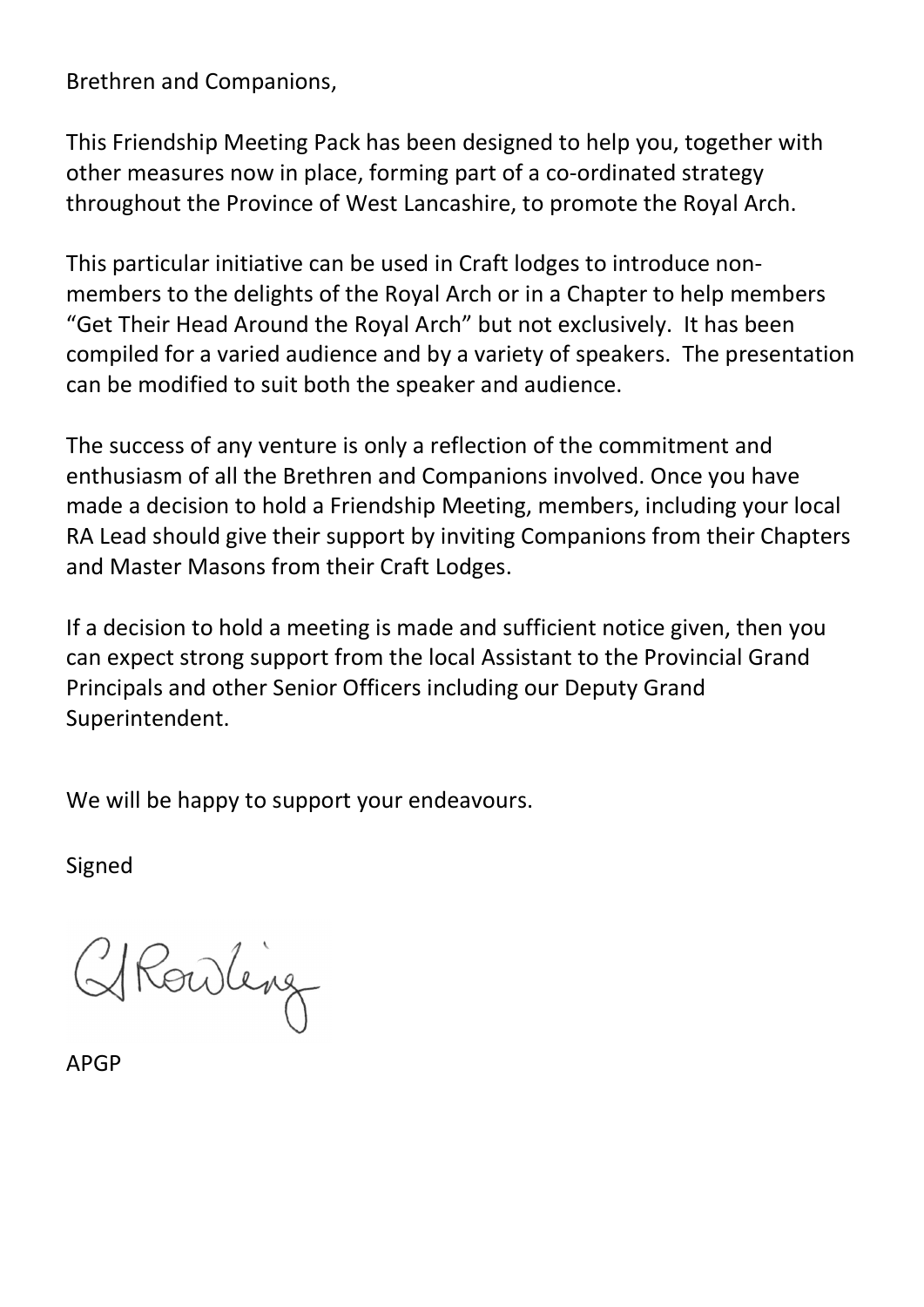### PLANNING

If there is more than one Chapter meeting in your Masonic Hall, ask them to join you in the presentation.

Alternatively, you may consider it would be better to promote an evening involving your whole Group or even two groups if appropriate. You can record the details of Brethren who attend and show interest, and they can choose a Chapter which is most suitable to them, probably by location. Master Masons, on their raising, will have received a letter from the PGM when he wished them every success with their continued development in Freemasonry and expressed a hope that they would consider the Royal Arch as their next step.

# FORMAT

- Use an evening where there is no ceremony planned
- Open your Chapter without the furniture, banners or ensigns except for the pedestal
- Transact any normal business quickly
- Close the Chapter
- MEZ welcomes visitors and proceeds with the suggested format below.
- Officers should then remain in post wearing full regalia
- DC admits visitors in Royal Arch Regalia/Craft Regalia and shows them to seats in the south where some Companions sit with the visitors

# RUNNING ORDER

The presentations will probably be given by the MEZ and/or the Chapter DC or Scribe E about the Chapter layout, Offices and Regalia, whichever applies. The Treasurer or other Senior Officers should probably cover the costs of membership in terms of time and expense, both relatively minor! Refer to enjoyment, the inter-visiting between Chapters (travelling pedestal, travelling red wine bottle), the existence of Past Principal Chapters, the Chapter for Provincial Stewards, the Provincial Meeting at Southport and Supreme Grand Chapter in London.

# 1. Introduction and welcome:

This is the introduction presented by Ian Edge, MEZ of Monton Victoria Chapter.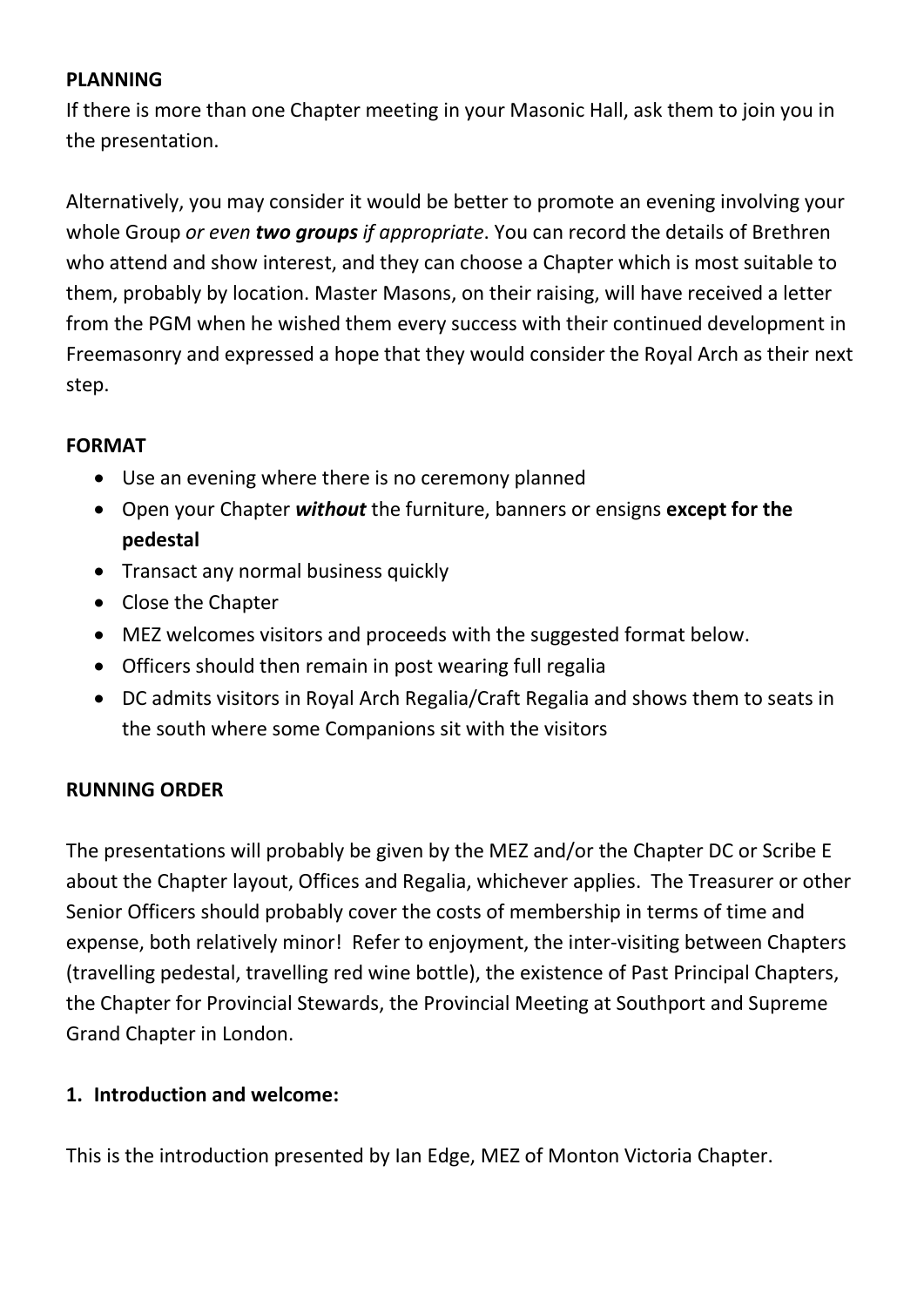The purpose tonight is to inform, in order that you should understand where the Royal Arch fits into the panoply of Masonic Orders. The hope is that at the end of the meeting, you will be stimulated to give membership of the Order your serious consideration.

Pure ancient Freemasonry, which is composed of Craft Masonry and Royal Arch Masonry, presents the inquiring mind with an inspirational framework for life. Through the lessons presented in the Craft ceremonies, a Freemason is called upon to improve his relationship with his fellows, his mind and himself. The Craft can be viewed as the sure foundation on which Freemasonry is based.

The Royal Arch takes matters further and can be seen to be the superstructure that makes all that is presented to the candidate complete and perfect.

The ceremony in the Royal Arch is colourful, thought provoking and uplifting. It is based on the legend of the rebuilding of King Solomon's Temple and invokes simultaneously sensations of humility and our dependence on our unseen Creator.

Only by taking the ultimate step in Masonry by joining the Royal Arch can a Craft Freemason become complete. For a Freemason to take only the three Craft degrees and not join the Royal Arch means his Masonry might be compared with the experience of the man who goes to watch a theatre play but leaves ten minutes before the end. In the latter instance he can say he has been to the play, but he doesn't know it was all about – in the former he can say he is a Freemason but he is missing that piece of the jigsaw that would render him complete.

Revisions made in 2004 have made the ceremony of the Royal Arch much clearer and more meaningful. Craft Masons are encouraged to find out more about the Royal Arch by asking Brethren in their own Lodges who are wearing their Royal Arch jewels.

To become a member, you certainly do not need to have gone through the chair of your Craft lodge but be aware of overburdening anyone who has significant duties to carry out in Craft.

There are lodges in the Province of West Lancashire where few Companions belong to any further orders. Brethren, they are missing so much! The wealth of Masonic knowledge and history, the friendship which permeates these other orders is lost to them. Remember, most of the senior members of the Craft have ventured further and have found so much fulfilment.

So, from a fairly brief background to the Order, now to some presentations which you hopefully will find very interesting, stimulating and informative.

#### 2. Presentation

Experience has shown that the most effective addresses are quite short and to the point.

Here is an example written by Bill Walker, DC of Monton Victoria Chapter:

It is my pleasure to try and explain the different names that the four most important offices have in a Holy Royal Arch Chapter.

Zerubbabel (in craft this would be equivalent to W.M.) According to biblical history, Zerubbabel was a governor of the province of Yehud Medinata and grandson of Jeconiah and led the first group of 42,360 Jews who returned from the Babylonian captivity in the first year of Cyrus the Great. In the accounts of the Hebrew Bible, Zerubbabel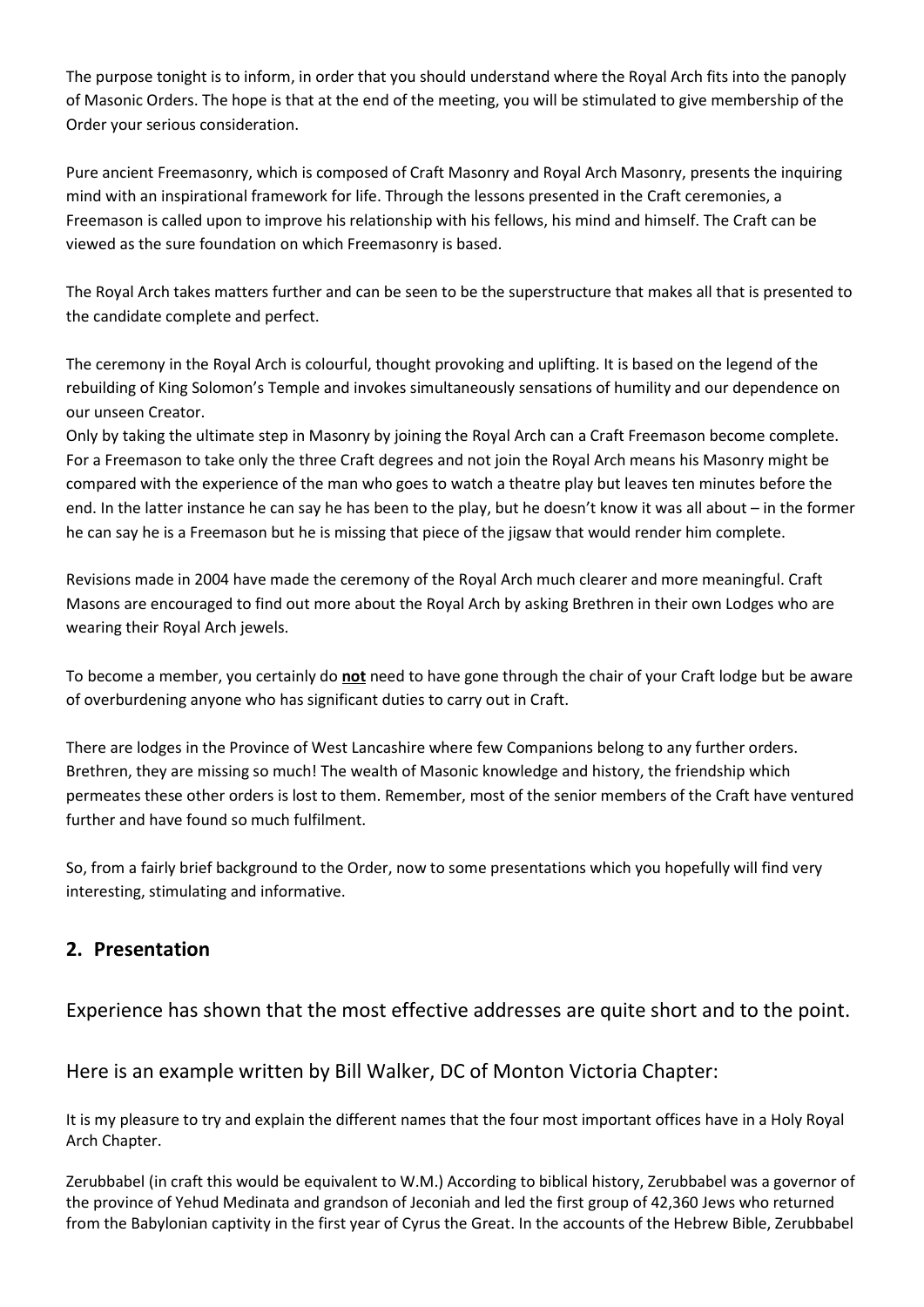is always associated with the high priest Joshua, son of Jozadak, who returned with him. Together, these two led the first wave of returnees and began to rebuild the Temple. The reason for this was because King Darius 1 was so preoccupied with revolts within the province, Zerubbabel felt that he could initiate the rebuilding of the Temple without repercussions. The Davidic line from Jeconiah had been cursed by Jeremiah saying that no offspring of "Coniah" would sit on the throne. Zerubbabel was the main Davidic line through Solomon and Jeconiah. Because Zerubbabel was viewed as a governor of a state in another nation and thus technically not on the throne, he was given the task of rebuilding the Temple along with Joshua.

Haggai, " The Prophet", was a Hebrew prophet during the rebuilding of the 2nd Temple in Jerusalem and one of the twelve minor prophets in the Hebrew Bible and the author of the Book of Haggai. His name means "my holiday". He was the first of three post-exile prophets from the neo-Babylonian exile of the House of Judah (along with Zechariah and Malachi) who belonged to the period of Jewish history which began after the return from captivity. Scarcely anything is known of his personal history, but after the work on the temple had been stopped for eighteen years, it was resumed by the efforts of Haggai and Zechariah by exhorting the people and rousing them from their lethargy and induced them to take advantage of a change of policy of the Persian government under Darius1.

Joshua, "The High Priest", is the central figure of the Hebrew Bibles Book of Joshua. He was Moses' assistant and became the leader of the Israelite tribes after the death of Moses. His name was Hoshea, the son of Nun of the tribe of Ephraim, but Moses called him Joshua, the name by which he is commonly known. He was a major figure in the events of the exodus. He was charged by Moses to select and command a militia group for their first battle after exiting Egypt against the Amalekites in Rephidim, in which they were victorious. He later accompanied Moses when he ascended Mount Sinai to commune with God and receive the Ten Commandments and heard the celebrations of the Israelites around the Golden Calf on their descent and broke the tablets bearing the Ten Commandments. Joshua is seen as the custodian of the tent or Tabernacle as Moses returned to Mount Sinai, for the second time, to re-create the ten Commandments as Moses was told by God "No man shall come up with you."

These three Principals as they are called are referred to as Most Excellent and are considered to be the master although each one separately is deemed to be a Master. That Companions is my little bit of history for you to contemplate, but don't forget the pleasure that companions can and do receive from visiting other Chapters and seeing the way that they open and close their Chapter as against the way you open and close yours. The best way to find this is to attend a Chapter Installation, you will always be welcome at any. There are also Chapters who have a travelling wine bottle or pedestal. There is a Chapter for Provincial Stewards for instance and of course the Provincial Grand Chapter meeting at Southport which is a spectacle to be seen by every companion and also, if you're lucky enough, the Supreme Grand Chapter in London. I shall now hand you over to our Scribe Ezra, the equivalent of the Craft Secretary.

#### 3. Chapter Furniture and Regalia:

Use the booklet "Information for Newcomers to the Royal Arch" to explain:

- the indissoluble link between the Craft and Royal Arch by those objects which are visible
- $\bullet$  the differences in regalia
- the offices within the Chapter, especially the three Principals, Scribe E, Scribe N and the Sojourners and their robes
- briefly the structure of ranks

Here is an example written by Bob Allman Scribe E of Monton Victoria Chapter: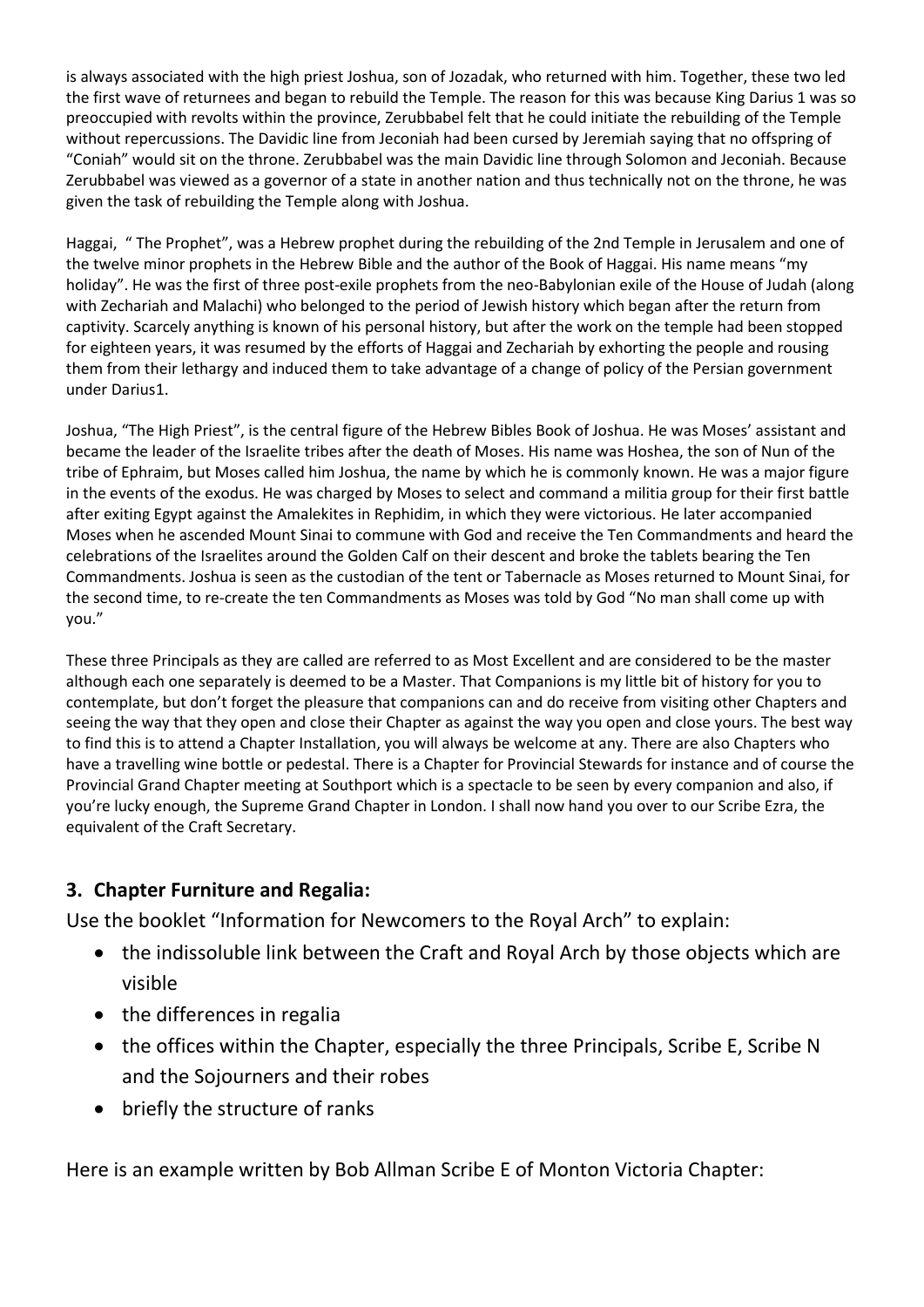#### Regalia

The Regalia of the 3 Principals

- The 1st Principal wears a Scarlet Robe and carries a sceptre bearing a Crown.
- The 2nd Principal wears a Purple Robe and carries a sceptre bearing the All-Seeing Eye.
- The 3rd Principal wears a Light Blue Robe and carries a sceptre bearing a Bishops Mitre.

It is said that inside the Tabernacle there were a series of Veils which covered the Holy of Holies. The first Blue, then Purple and finally Scarlet. I now request the following Companions to assist me.

All Royal Arch Masons wear the same Regalia, but with different colour combinations.

First a Sash over the left shoulder, possibly to hold a scabbard or a loop for a sword. As the Old Testament tells us that the workmen when building the Temple had a trowel in their hand and a sword by their side. The recipients of the Order of the Garter also wear a Sash over their left shoulder.

A Companion has a White background colour of the Triple Tau [on the right hip] and when you become a Principal it changes to Maroon and will change to Blue when you become a Provincial or Grand Officer. Also, the Fringe changes from Red/Blue silk to Gold or Metal Gilt. A Companion's Apron has White tassels and belt, a Principal or Past Principal has Maroon tassels and belt and a Grand or Provincial Officer Blue.

The Jewel follows the same pattern. Companions- White, Principal or Past Principal - Maroon, Grand or Provincial Officers – Blue.

As in Craft, a Companion may receive Provincial Honours without being a Principal for long and outstanding service. He will wear the normal Blue Provincial Apron. The Sash will have Red/Blue Tassels, but a Blue background to the Triple Tau, but is only allowed to wear the Jewel with the White ribbon.

Due to space being required for this evening's presentation a lot of the Chapter furniture isn't on display. For example, in 2 rows of 6 on both sides of the floor covering would be the Banners of the 12 Tribes of Israel. The working Tools – the crow[bar] axe and shovel. The four banners at the East end of the Chapter represent the four divisions of the Army of Israel - An Eagle representing the Tribe of Dan; A Man representing the Tribe of Reuben; An Ox representing the Tribe of Ephraim; A Lion representing the Tribe of Judah.

In the centre is the Triple Tau. It is literally three Taus the Tau being the 19<sup>th</sup> letter of the Greek alphabet. This Mystical Character can be signified in a couple of different ways. First, the names of Hiram of Tyre and Hiram Abif appear in the Phoenician Language with the same letters "H" and "T" as they do in English. Therefore, the Triple Tau takes on the interpretation of the initial letters in Hiram Abif's name. Secondly, it signifies also T.H. Templum Hierosolyma the Temple of Jerusalem, and when used as the Royal Arch symbol, some jurisdictions teach that the wearer acknowledges himself a servant of God.

Moving down the Chapter we find: The Pedestal in the middle of a squared pavement, but in a perspective view which would have been seen by the Sojourner looking down into the vault. The double cube is symbolised thus: The bottom cube represents the rough ashlar of the Entered Apprentice, symbolic of worldly man, engrossed in material things and expecting material rewards for his labours, and still uncouth in the spiritual ideals of Masonry. The top cube is the perfect ashlar achieved by obedience to the moral code of our order.

And the colours? The idea that White symbolises innocence, and that purity and richness are symbolised by gold [The plate beneath the cover] has been common across much of humanity throughout history. The initials on the Pedestal are the names of the three key persons recorded in the Bible as being involved at that time. The R is Latin for Rex – King- so the inscription reads, Solomon King of Israel, Hiram, King of Tyre and Hiram Abif. But some scholars believe that this explanation is made up. Under the cover and on a plate of gold is the name of The True and Living God Most High which at this time, like the lottery numbers, must remain a mystery.

#### 4. Run "The Royal Arch Explained" video or "The Royal Arch Explained" PowerPoint